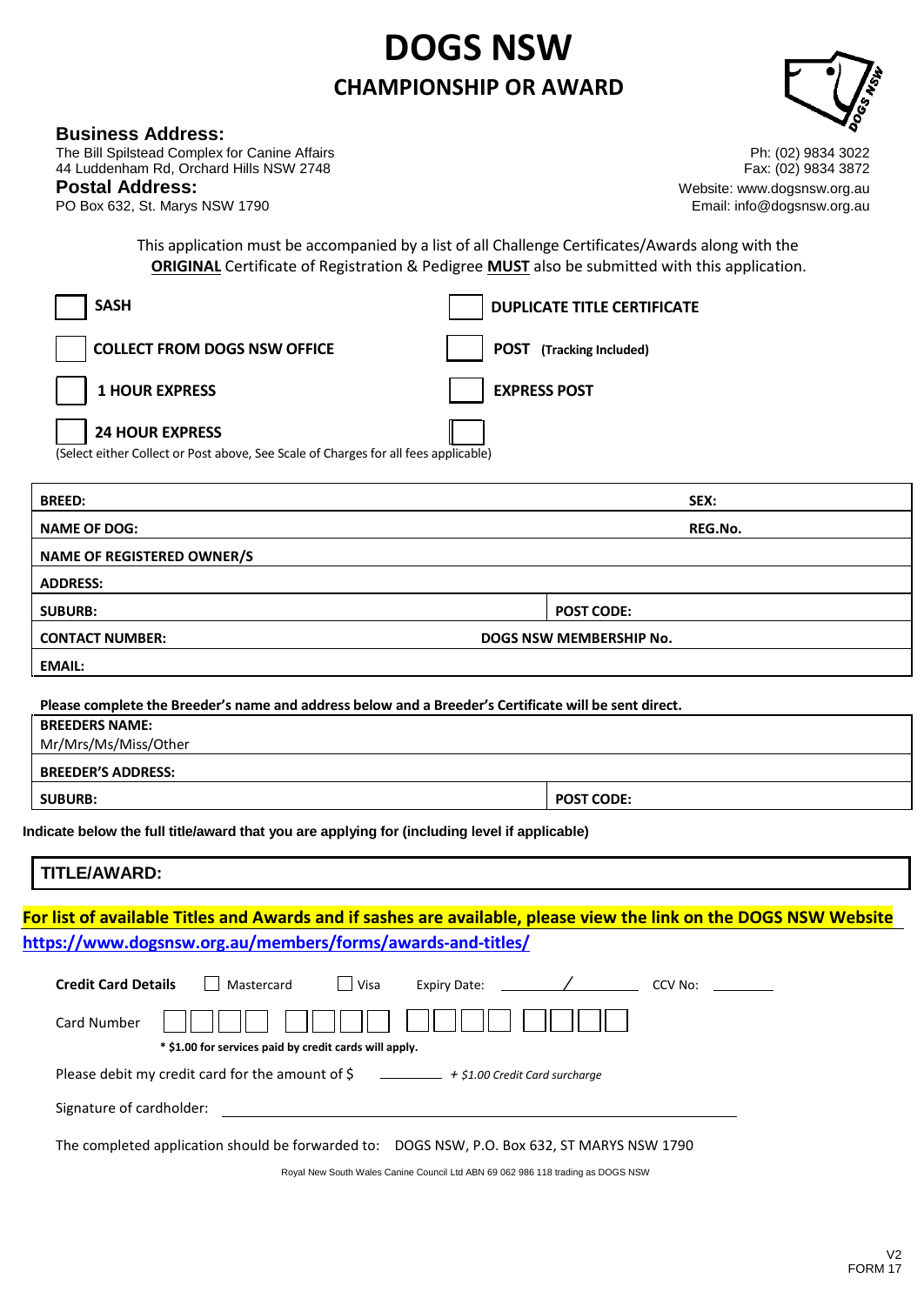| <b>DATE</b> | <b>AFFILIATE NAME</b> | <b>JUDGE</b> | POINTS/<br>QUALIFICATIONS | <b>OFFICE</b><br><b>USE</b><br><b>ONLY</b> |
|-------------|-----------------------|--------------|---------------------------|--------------------------------------------|
|             |                       |              |                           |                                            |
|             |                       |              |                           |                                            |
|             |                       |              |                           |                                            |
|             |                       |              |                           |                                            |
|             |                       |              |                           |                                            |
|             |                       |              |                           |                                            |
|             |                       |              |                           |                                            |
|             |                       |              |                           |                                            |
|             |                       |              |                           |                                            |
|             |                       |              |                           |                                            |
|             |                       |              |                           |                                            |
|             |                       |              |                           |                                            |
|             |                       |              |                           |                                            |
|             |                       |              |                           |                                            |
|             |                       |              |                           |                                            |
|             |                       |              |                           |                                            |
|             |                       |              |                           |                                            |
|             |                       |              |                           |                                            |
|             |                       |              |                           |                                            |
|             |                       |              |                           |                                            |
|             |                       |              |                           |                                            |
|             |                       |              |                           |                                            |

**IMPORTANT: Details of Challenge/Qualifying Certificates gained must be listed below:-** 

**I/We declare the details are correct and in accordance with challenge/qualifying certificates now in my/our possession.** 

**ALL owners MUST be financial members of DOGS NSW or a financial member of an ANKC Ltd Member Body and must sign below.** 

**All Owners Signature(s) 2018 - All Owners Signature(s) 2018** - 2018 - 2018 - 2018 - 2018 - 2018 - 2018 - 2018 - 2018

*PLEASE NOTE: A dog is not eligible to be awarded any ANKC Ltd Title, unless at the time of application and at the time the dog attained the above listed awards, ALL registered owners are financial members of DOGS NSW or any ANKC Ltd Member Body.*